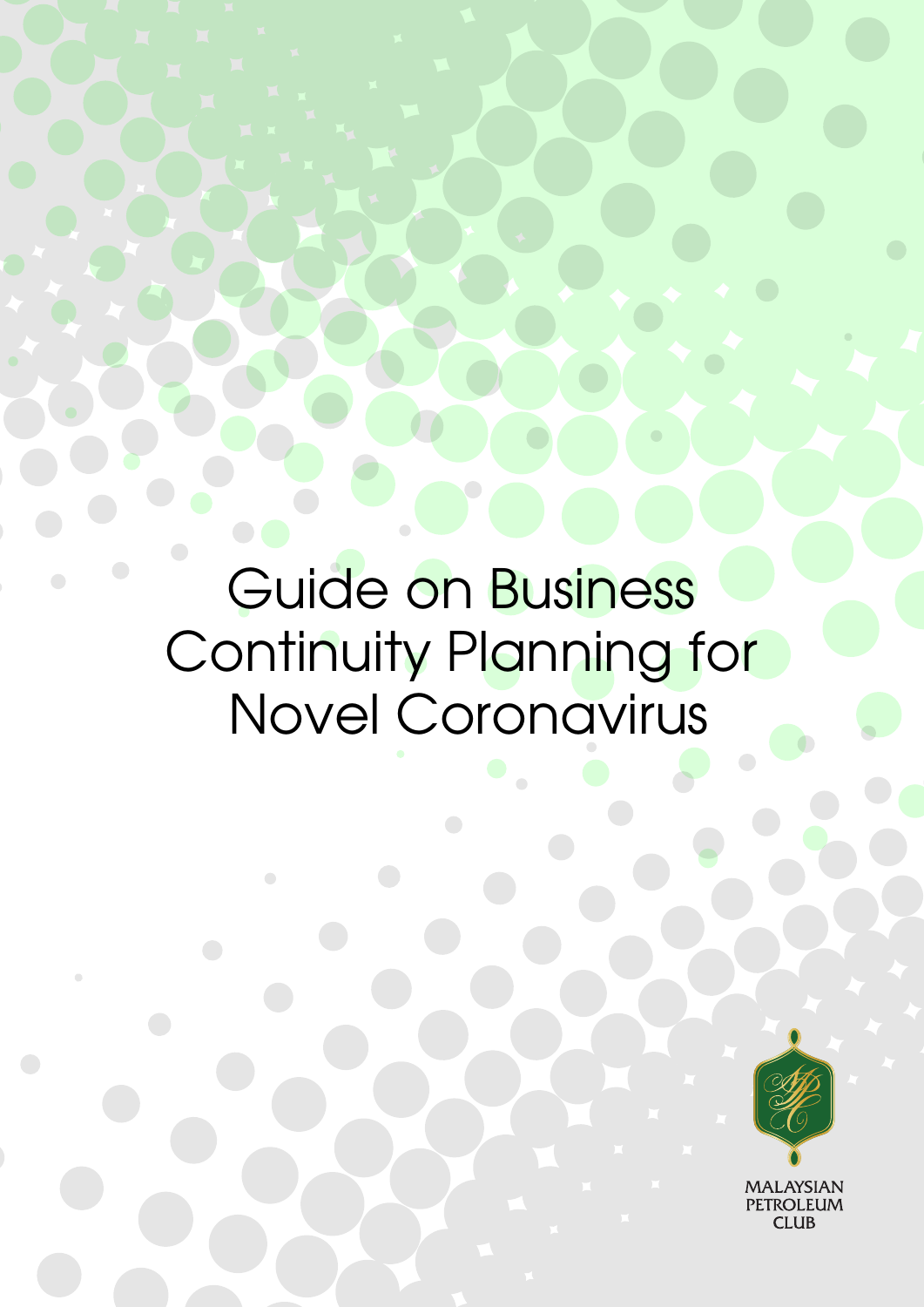## **Introduction**

- 1. The objective of this guide is to help enterprises in their business continuity planning in response to the novel coronavirus (nCoV). It covers the following key business operational risks.
- a. Human resource management
- b. Processes and business functions
- c. Supplier and customer management
- d. Communications, both internal and external

This guide helps companies with the following:

- a. Minimise health risk to employees
- b. Minimise the risk of premises becoming a node of transmission
- c. Ensure plans are in place should employees be quarantined or infected
- d. Ensure alternative arrangements with suppliers and customers so that business operations can continue

## What is the novel coronavirus (nCoV)?

- 2. The novel coronavirus (nCoV) belongs to a family of viruses known as the Coronaviruses, which can cause illnesses ranging from the common cold to more severe diseases, such as the Severe Acute Respiratory Syndrome (SARS) and Middle East Respiratory Syndrome (MERS). The novel coronavirus (nCoV) infections started in China but confirmed infections have also been reported in Singapore and other parts of the world.
- 3. The symptoms of the novel coronavirus (nCoV) are similar to that of regular pneumonia. Typical symptoms include fever, runny nose, sore throat, cough and shortness of breath.

## Business Continuity Plans (BCP)

4. Enterprises are encouraged to plan and implement business continuity plans to minimise disruption to your operations and ensure that business remains viable during the virus outbreak. Enterprises can take the following steps to ensure adequate preparation for business continuity.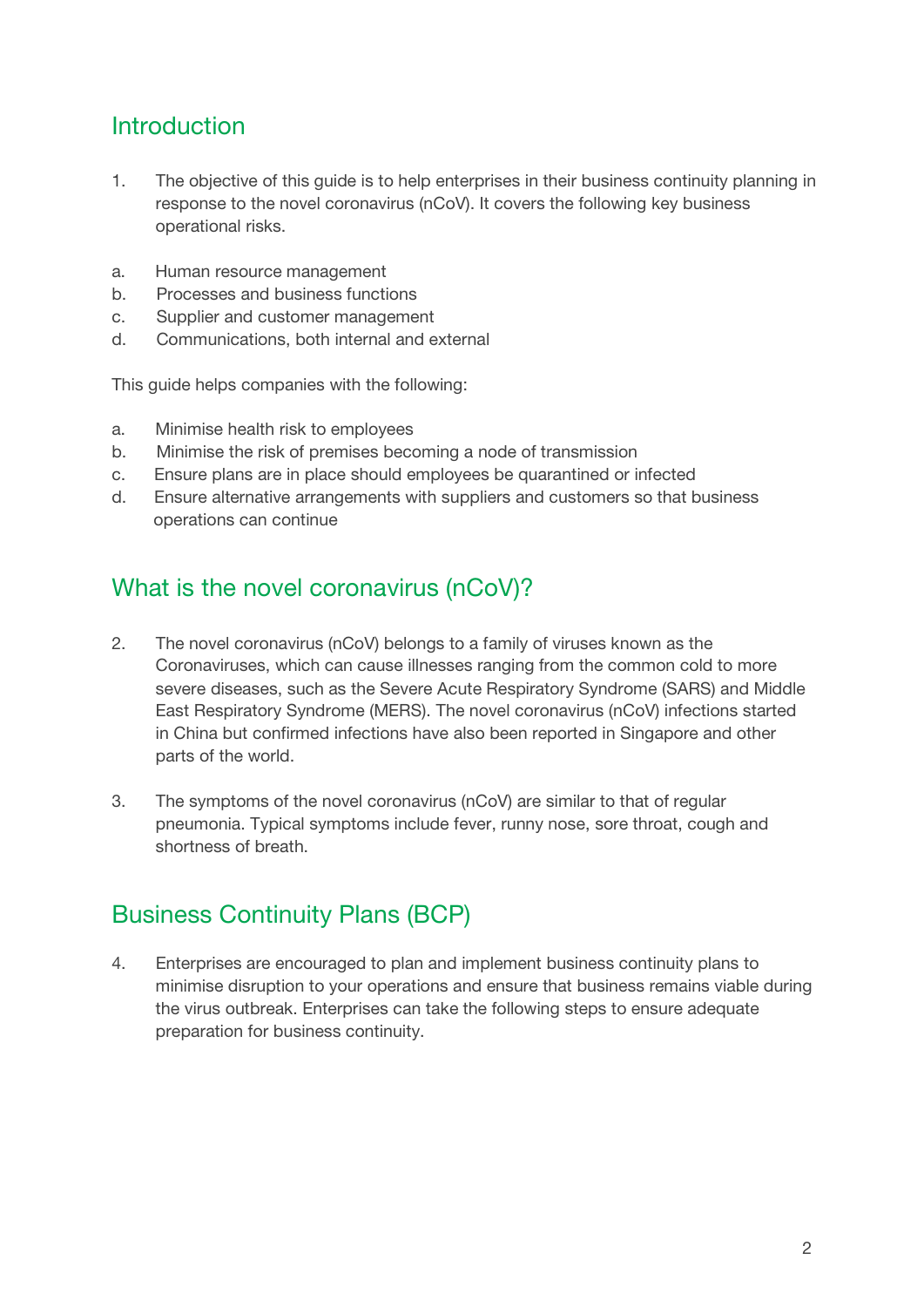#### Human resource management

- a. A Flu Manager should be appointed to ensure that employees are familiar with the business continuity plans and comply with them during this period. The roles and responsibilities of the Flu Manager are given in Annex 1
- b. Develop a plan for the continuity of leadership in the event of absence of key decision makers and executives
- c. Consider flexible work arrangements for the high-risk employees, as well as employees who need to stay at home due to other reasons relating to the novel coronavirus (nCoV), e.g. to take care of family members who have travelled to known affected countries or regions
- d. Review employee management policies such as absenteeism, sick leave, overseas travel, workplace closure and recall of non-critical employeees and their families from affected countries
- e. Defer all travel to Hubei Province and all non-essential business travel to Mainland China. Employers should check the MOH website (www.moh.gov.my) for the latest updates on the novel coronavirus (nCoV) situation so that an informed decision can be made on whether to proceed with business travel plans
	- If business travel to known affected areas is unavoidable and alternative options such as teleconferencing and video-conferencing are not possible, employers should arrange for their employees to consult a doctor for travel health advice prior to travel
	- For employees whose work is performed in known affected countries or regions, employers should ensure that employees are adequately protected or monitored in accordance to MOH guidelines
- f. Obtain a health and travel declaration from employees who have travelled to China recently, or who have any upcoming plans to travel to China
- g. Check and monitor closely the health condition of employees who had been in China in the past 14 days
	- Employees who have been issued with a Leave of Absence should monitor their health closely for 14 days upon entering Malaysia. Temperature checks should be made twice a day for 14 days. They should seek medical attention promptly if they feel unwell and inform their doctor of their travel history. If they have a fever or respiratory symptoms (e.g. cough, runny nose, sore, breathlessness), they should wear a mask and call the clinic ahead of the visit
	- During the 14-day monitoring period upon their return, flexible work arrangements, such as telecommuting and teleconferencing, can be considered for employees to work from home. Please see special arrangements for employees in education, healthcare and eldercare sectors in the relevant advisories by MOH and government agencies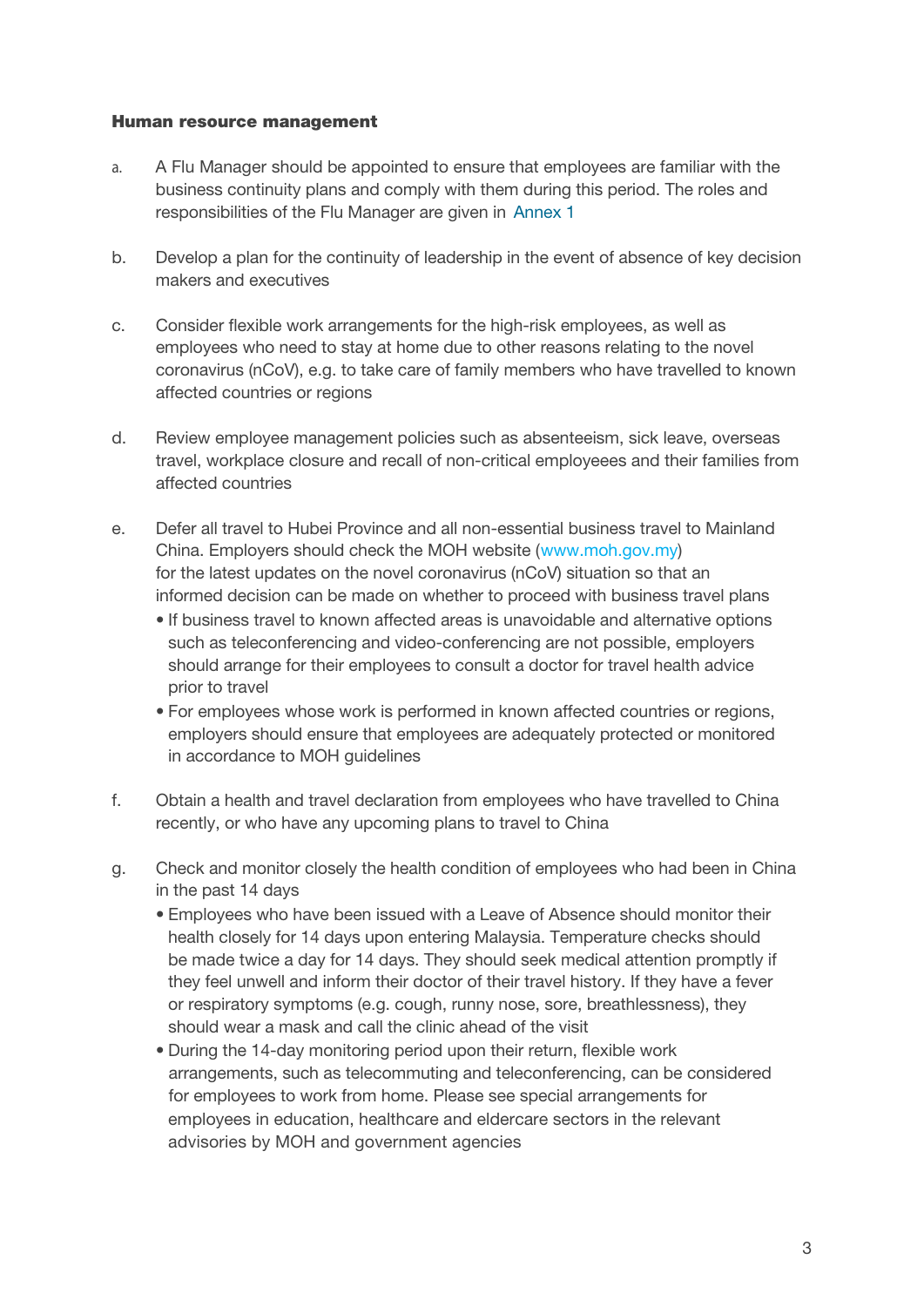- h. Exercise readiness to implement public health response measures, e.g. contact tracing and social distancing, as advised by the MOH
- i. Review health insurance policies for workers

## Process and business functions

- a. Identify critical business functions (prioritised activities) and essential employees. Enterprises should consider the following:
	- Set up alternate teams of employees (e.g. Team A & Team B) who can be deployed at different work schedules (e.g. Team A working in the office at alternate weeks, while Team B telecommutes). Team A and Team B should be physically segregated to avoid the risk of infection between teams
	- Cross-train workers and establish covering arrangements to minimise disruptions
- b. Educate employees on infection control and good personal hygiene (see Annex 2 )
- c. Develop plans related to visitor and employee screening and follow-up actions (see Annex 3 on recommended procedures for health screening of visitors & employees)
- d. Monitor closely the novel coronavirus (nCoV)-related developments and follow travel and health advisories on the MOH and other government agencies' websites
	- Employers and employees are encouraged to take precautionary steps based on advisories issued by government agencies
	- Employees should check the list of affected areas on the government agencies' websites before making any non-work-related travel plans
	- When travelling overseas, employees should adopt the following precautions at all times :
		- i. Avoid contact with live animals including poultry and birds, and consumption of raw and undercooked meats
		- ii. Avoid crowded places and close contact with people who are unwell or showing symptoms of illness
		- iii. Observe good personal hygiene
		- iv. Practise frequent hand washing with soap (e.g. before handling food or eating, after going to the toilet, or when hands are dirtied by respiratory secretions after coughing or sneezing)
		- v. Wear a mask if you have respiratory symptoms such as a cough or runny nose
		- vi. Cover your mouth with a tissue paper when coughing or sneezing, and dispose the soiled tissue paper in the rubbish bin immediately; and
		- vii. Seek medical attention promptly if you are feeling unwell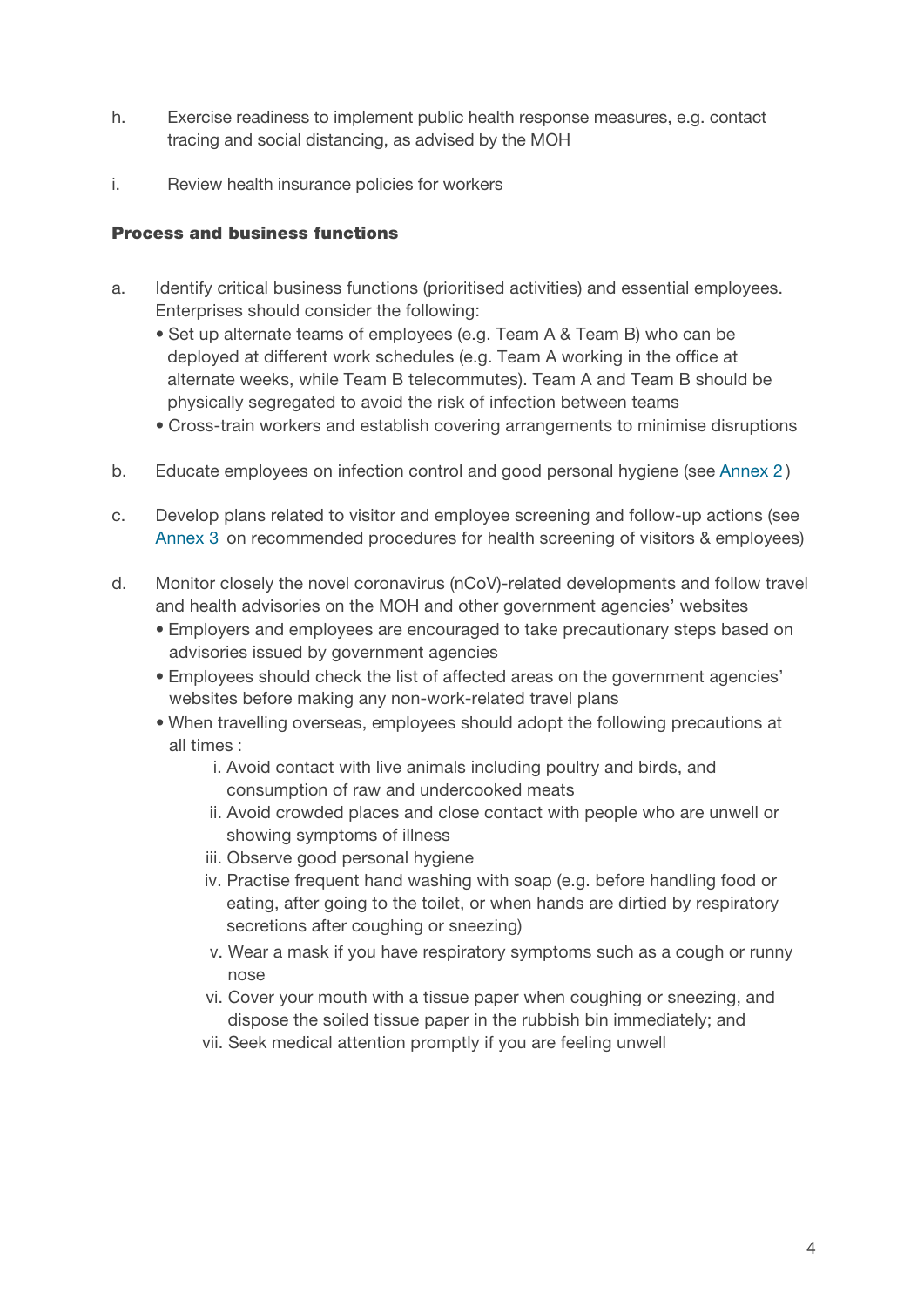- e. Develop a robust employee sickness surveillance process to identify and manage unwell employees
- f. Ensure adequate supply of appropriate Personal Protection Equipment (PPE) and medical equipment (e.g. thermometers, disposable gloves, surgical masks, N-95 masks and disinfectants) and undertake training to familiarise employees on their usage

### Supplier and customer management

- a. Identify essential suppliers and service providers, and discuss continuity issues with them such as understanding and implementation of their BCP
- b. Identify essential customers and ensure that plans are in place to meet customer needs
- c. Develop a plan on how and when to activate:
	- Alternative suppliers
	- Alternative delivery means to customers

### Communications

- a. Begin by identifying a communications coordinator who will disseminate your communications plan in line with your business needs and business continuity plans
- b. Ensure that employees have a clear understanding of their roles and responsibilities before the virus outbreak occurs. For example, employees should be informed of the BCP measures that will impact them and be kept updated on the policies and progress on the measures to be implemented by the company in the event of a virus outbreak. Consider setting up a communication channel for employees to report their status and to make enquiries
- c. Identify the relevant stakeholders such as suppliers, service providers and customers, and key messages for each stakeholder group; and begin a dialogue with them on potential contingency measures during a virus outbreak

## Health advisories

7. Enterprises should refer to the latest health advisories issued by MOH and other government agencies as the situation evolves .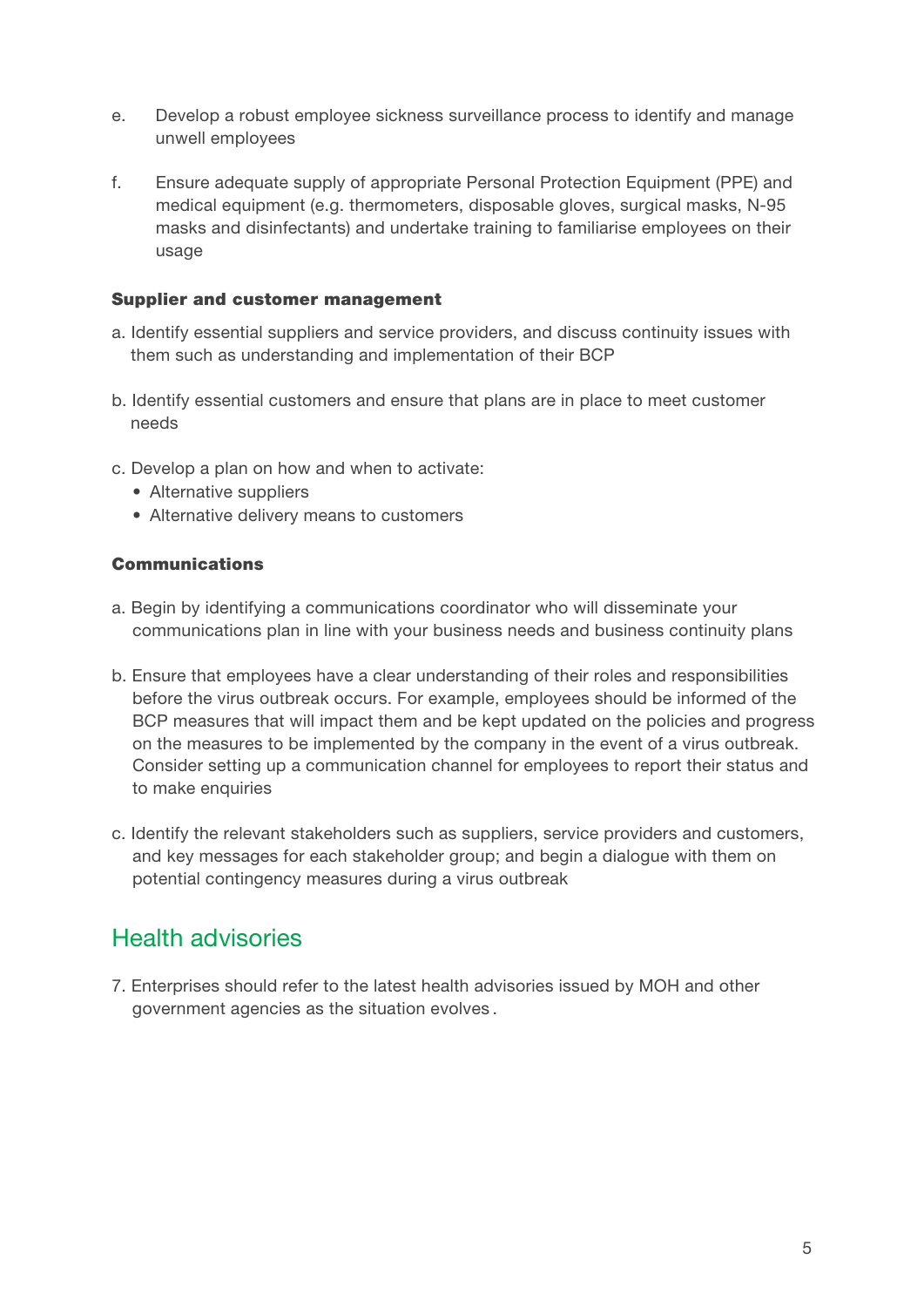## Annex 1

## Roles and responsibilities of the Flu Manager

- 1. Actively monitor development of the virus outbreak and work with management to disseminate messages to employees with clear instructions when measures need to be activated
- 2. Educate employees on the latest available information on the virus. Brief them on the need for infection control measures and the preventive procedures that have been set in place. Educate employees on the different types of thermometers, such as oral and ear thermometer, and the proper way of using them
- 3. Collate updated contact information of all employees, i.e. home address/home telephone number/ mobile phone number. Make sure all employees have contact numbers of Flu Manager/Assistant Flu Manager\*. Employees are to contact the Flu Manager if they are admitted to hospital with suspected infections for contact tracing purposes
- 4. Ensure that the company has appointed at least one designated Point of Contact (POC) (may be the Flu Manager), who will be responsible for liaising with MOH during activation of contact tracing processes at the workplace
- 5. Check the following websites ( www.moh.gov.my ) daily for updated advisories (e.g. travel advisories) and update employees accordingly
- 6. Ensure that employees who have travelled to affected areas are quarantined for a sufficient number of days, as advised by the MOH. Check on employees' health by phone or email during his/her absence from work
- 7. Appoint employee to keep quarantined employees informed of events in office
- 8. Ensure that the workplace has adequate supplies of tissue paper/hand towels, disinfectants and masks
- 9. Brief employees on personal hygiene measures:
	- a. Do not spit on the floor
	- b. Wash hands
		- i. Regularly and thoroughly with soap and water
		- ii. Before and after preparing food
		- iii. After going to the toilet
		- iv. Before and after eating
		- v. After coughing and sneezing
		- vi. After removing personal protective equipment like mask and disposable gloves
	- c. Sneezing and coughing should be done onto tissue paper which should be carefully disposed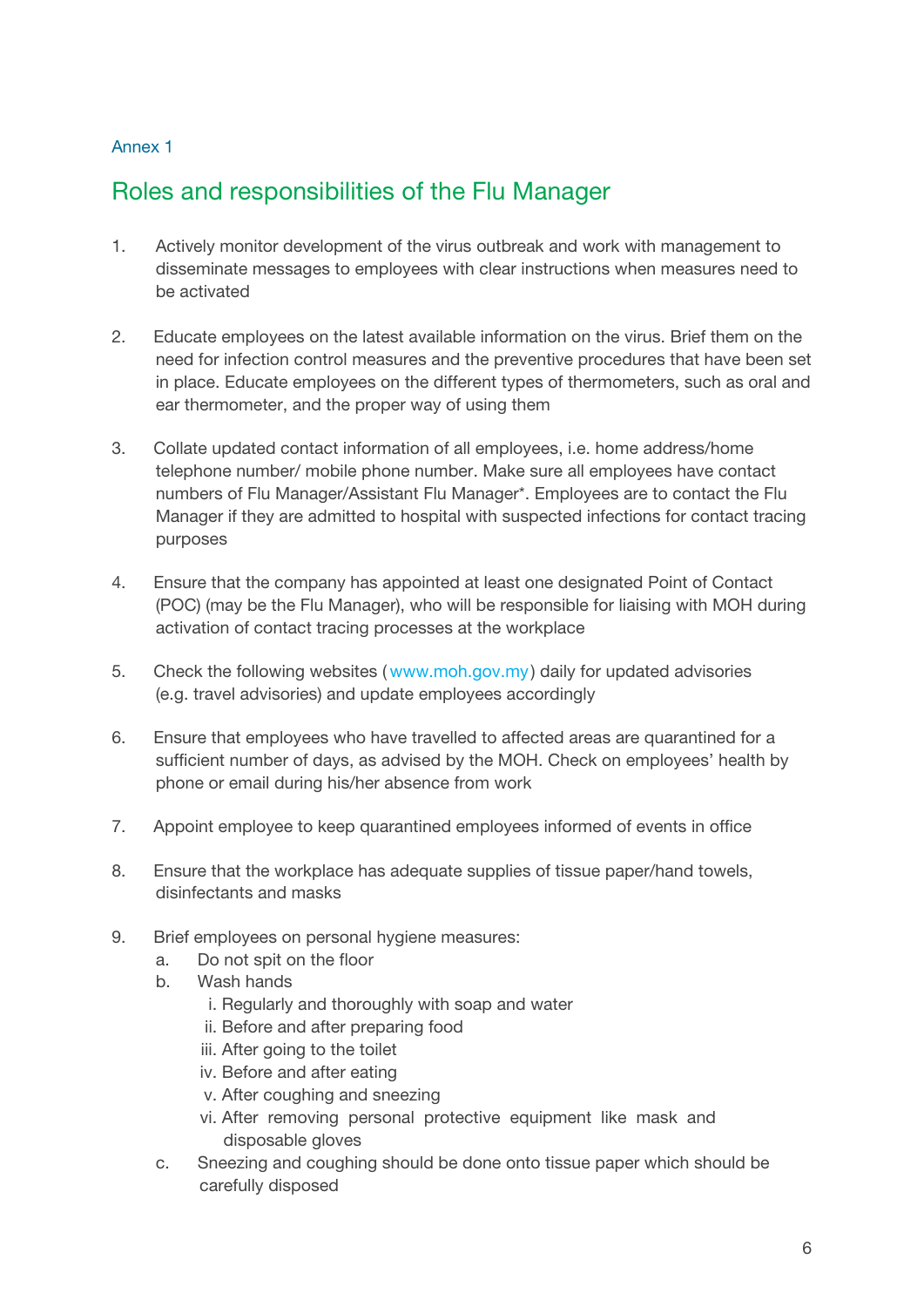- d. Avoid sharing of cups, cutlery, etc
- e. Avoid physical contact such as shaking hands
- 10. Put up notices in washrooms on proper hand washing techniques
- 11. Ensure common areas e.g. pantries, washrooms, meeting rooms are disinfected daily. Liaise with cleaning employees/contractors on this
- 12. Designate a room/area in the office with nearby toilet facilities as the isolation room/area for the employee(s) with fever to use. Identify the isolation route (a route that is not commonly used by employees/visitors) that leads to an area where the employees with fever can be brought to the flu clinic/hospital
- 13. Identify hospital/clinics that employees with fever can be brought to
- 14. Where advised by MOH, carry out symptom or temperature monitoring of employees. If temperature monitoring is instituted, ensure employees measure their temperature twice daily (see Annex 3G : Temperature Monitoring Log). Once an employee is identified to have fever (38ºC and above), follow instructions in Annex 3B : Procedures upon Detection of Unwell Employee.

\*Note: Depending on the employee strength of your company and the size of your company's premises, an Assistant Flu Manager should be appointed as a backup to cover the duties of the Flu Manager. If applicable, a Flu Response Team should be set up to support the execution of incident response measures.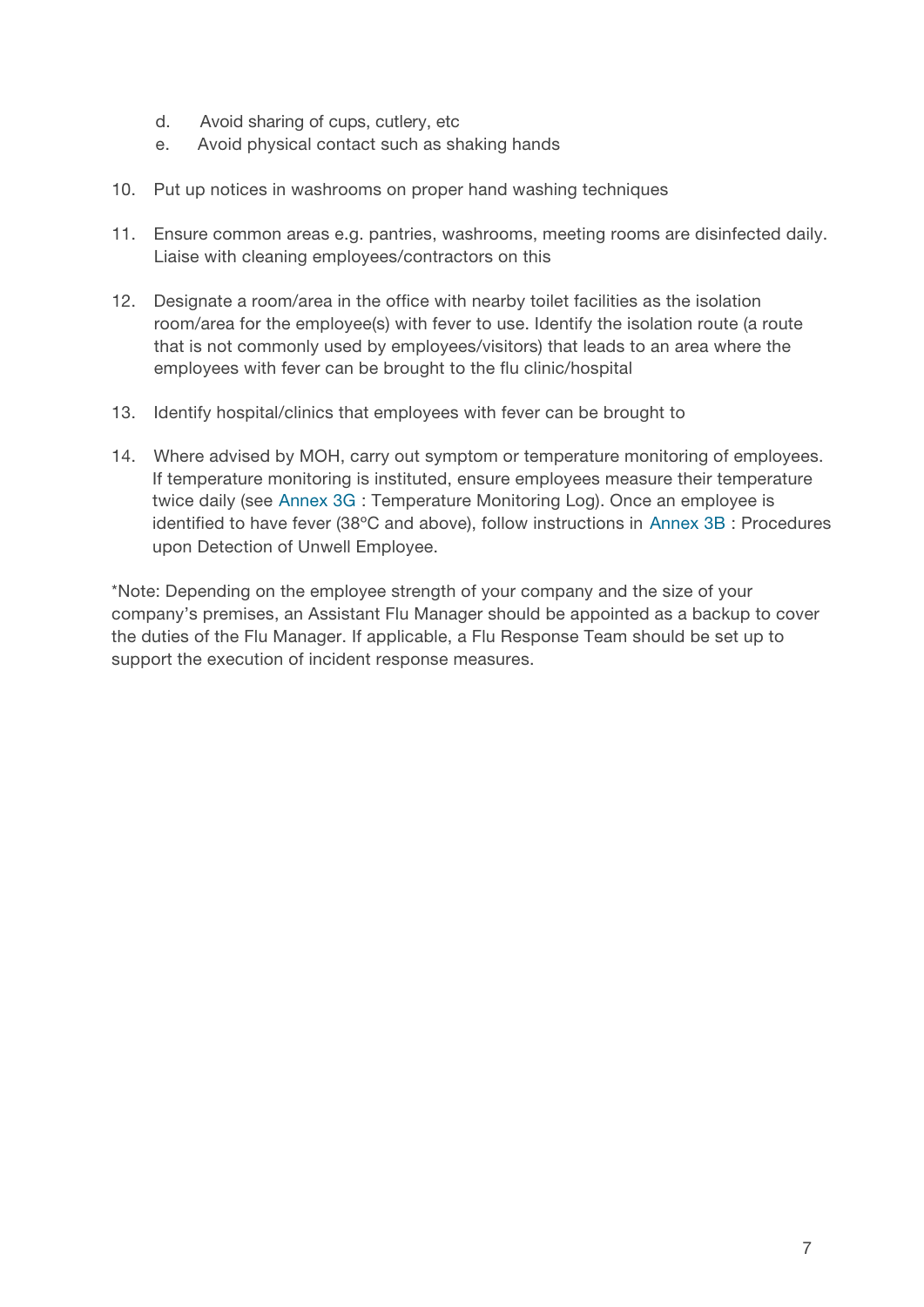## Annex 2A

## Personal hygiene awareness

- 1. Cover your mouth when coughing or sneezing
- 2. Maintain good indoor ventilation
- 3. Avoid sharing food, crockery, utensils and other personal hygiene items
- 4. Avoid physical contact such as shaking hands and avoid touching your face or rubbing your eyes
- 5. Maintain good personal hygiene, including hand washing with soap and water, or the use of alcohol-based hand rubs
- 6. Proper hand washing requires soap and water. The constant rubbing action helps soap break down the grease and dirt that carry most germs. Washing your hands for at least 15 to 30 seconds with soap and water does not just make your hands smell fresh but also reduces germ count by up to 99%

3

7. Follow these 8 simple steps to keep your hands clean:

 $\overline{2}$ 

- a. Palm to palm
- b. Between fingers
- c. Back of hands
- d. Base of thumbs
- e. Back of fingers
- f. Fingernails
- g. Wrists
- h. Rinse and wipe dry



Palm to palm

5





**Back of fingers** 



**Fingernails** 

**Back of hands** 

**Wrists** 



**Base of thumbs** 



**Rinse and wipe dry**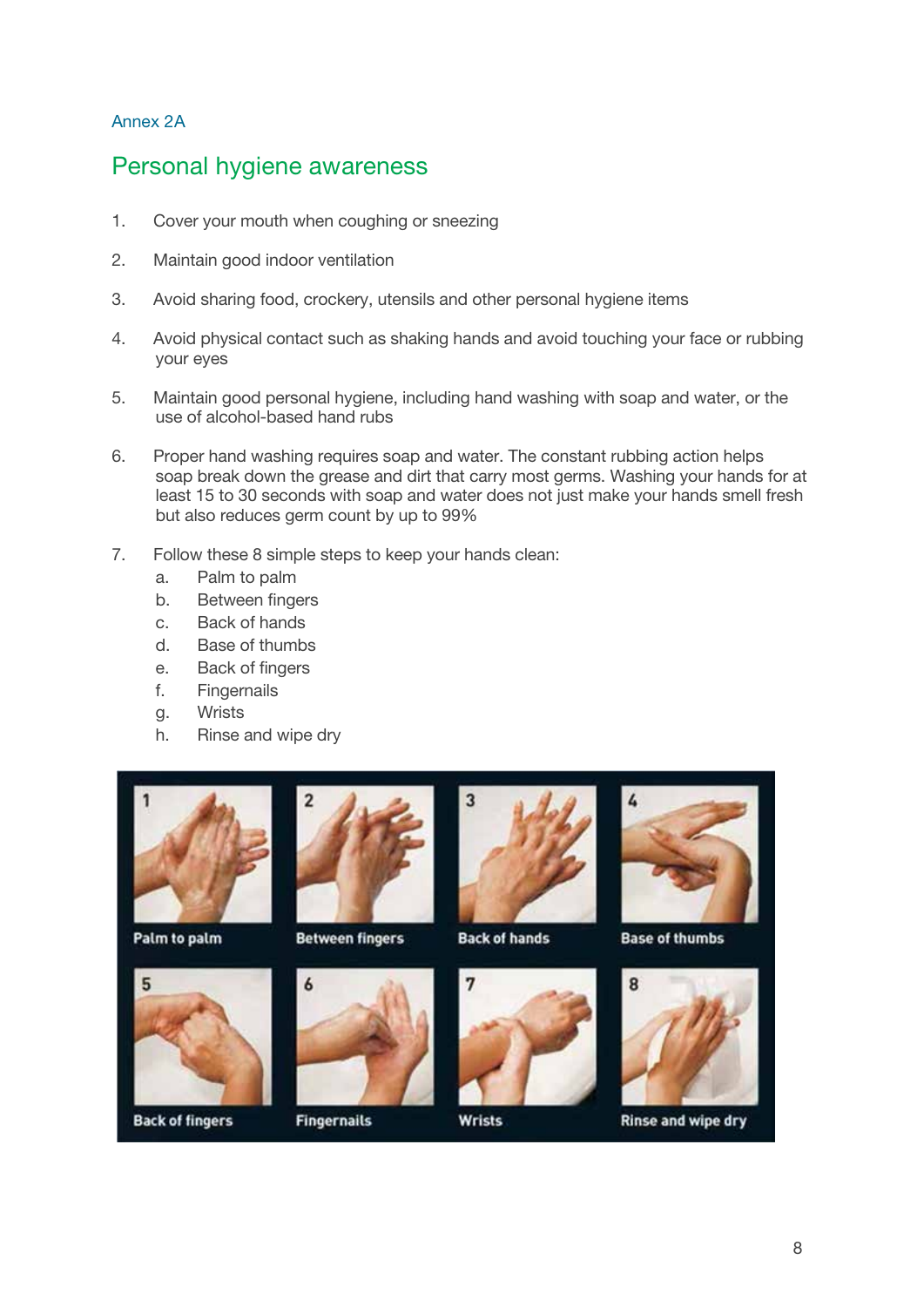#### Annex 2B

## How to wear a surgical mask



It should COVER YOUR **MOUTH, NOSE AND CHIN, with the coloured** side facing outwards.



**PINCH THE METAL EDGE OF THE MASK** so that it presses gently on your nose bridge.



Remove a used mask by HOLDING ONLY THE EAR LOOPS.



There are sufficient masks in the warehouses and government stockpiles, if they are used responsibly.

# **WEAR A MASK ONLY IF**

o You have a **FEVER, COUGH** OR RUNNY NOSE

o You are **RECOVERING FROM ILLNESS** 

Note:

• To be effective, change your mask regularly or if soiled or wet.

 $\leq$ 

• Wash your hands with soap and water after disposing the soiled mask properly into a bin.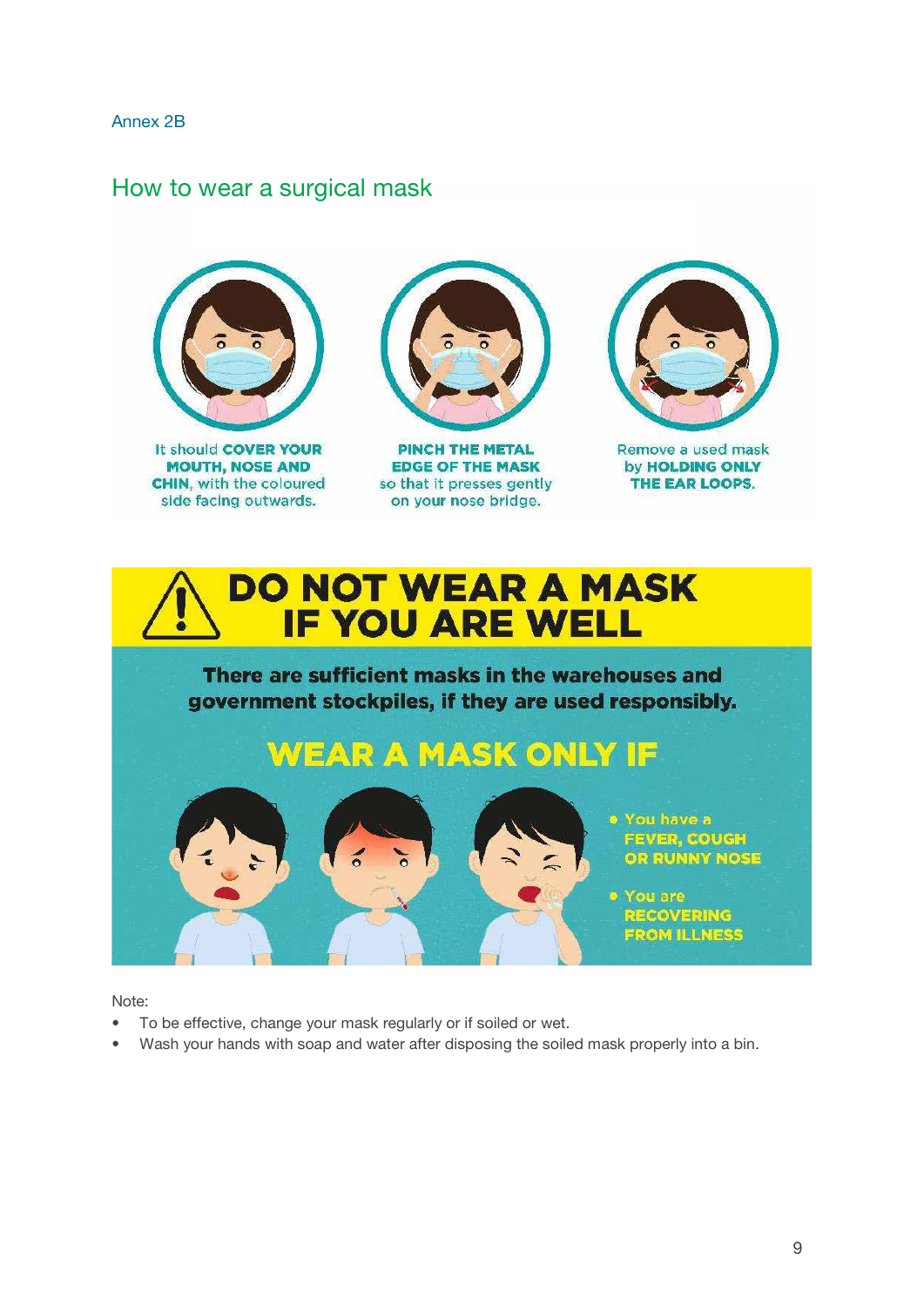## Procedures upon detection of visitors and employees who are unwell

## SOP #1: Example of a workflow for visitor screening at the workplace

Enterprises should establish a procedure to manage the flow of visitors in their premises



- Deny entry for visitor to workplace
- If applicable, arrange other means of communication (e.g. teleconferencing, video conferencing)

Additional Note:

- Additional measures may be required if advised by MOH and other government agencies.
- Masks to be made available at the counter for employees and visitors and additional PPE (e.g. gloves) may be made available to employees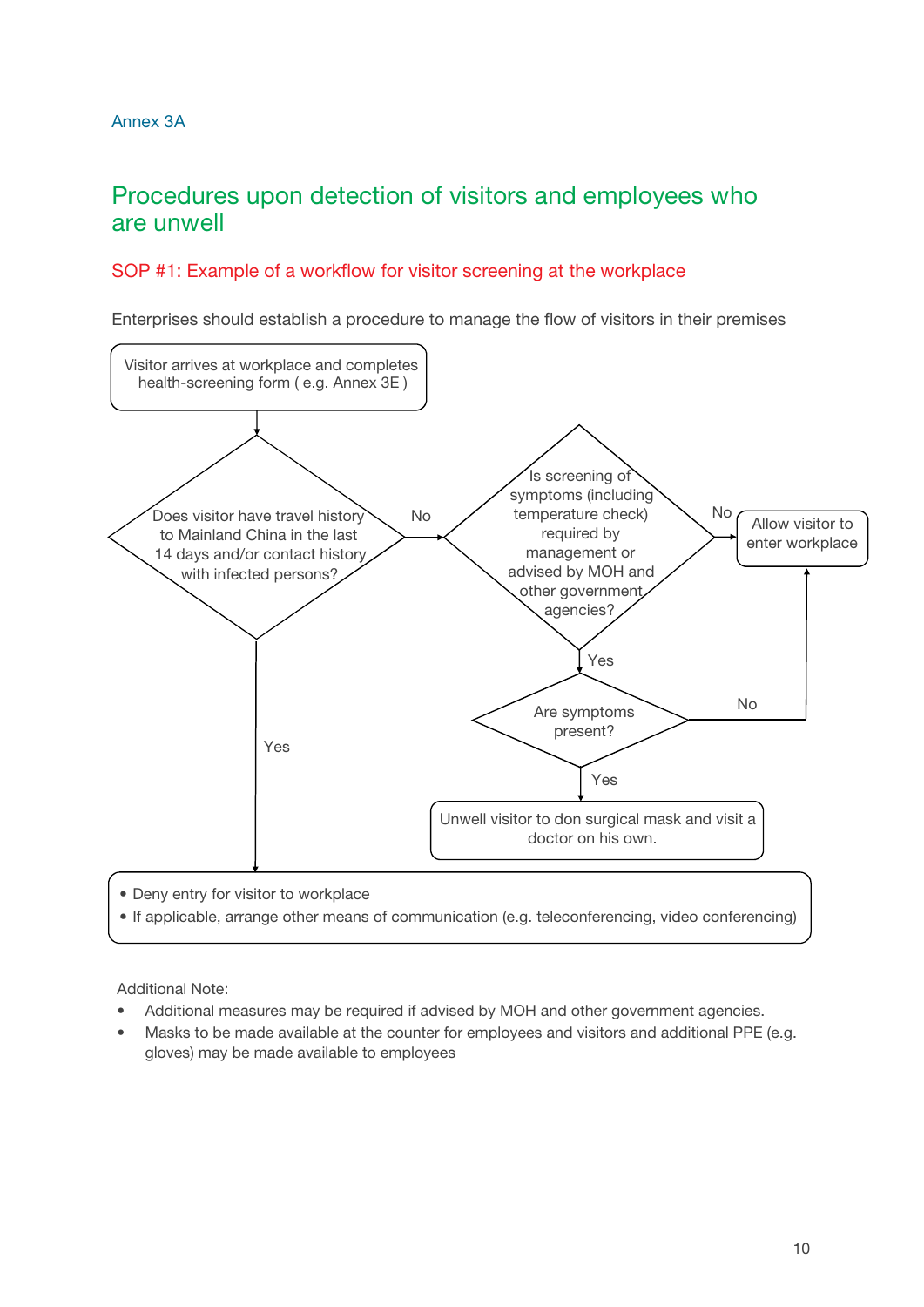### Annex 3B

## SOP #2: Example of a workflow for managing an unwell employee at workplace



- Flu Manager to isolate the employee by accompanying him to isolation bay via the isolation route
- Flu Manager to arrange transport to designated flu clinic or hospital for medical assessment
- Flu Manager to notify management
- Flu Manager to take down the names and contact details (NRIC no., address, mobile number) of all people working in the same place as the unwell person, or who have comeinto close contact with the unwell person

Additional Note:

- Additional measures may be required if advised by MOH and other government agencies
- The unwell person and employee attending to him should wear PPE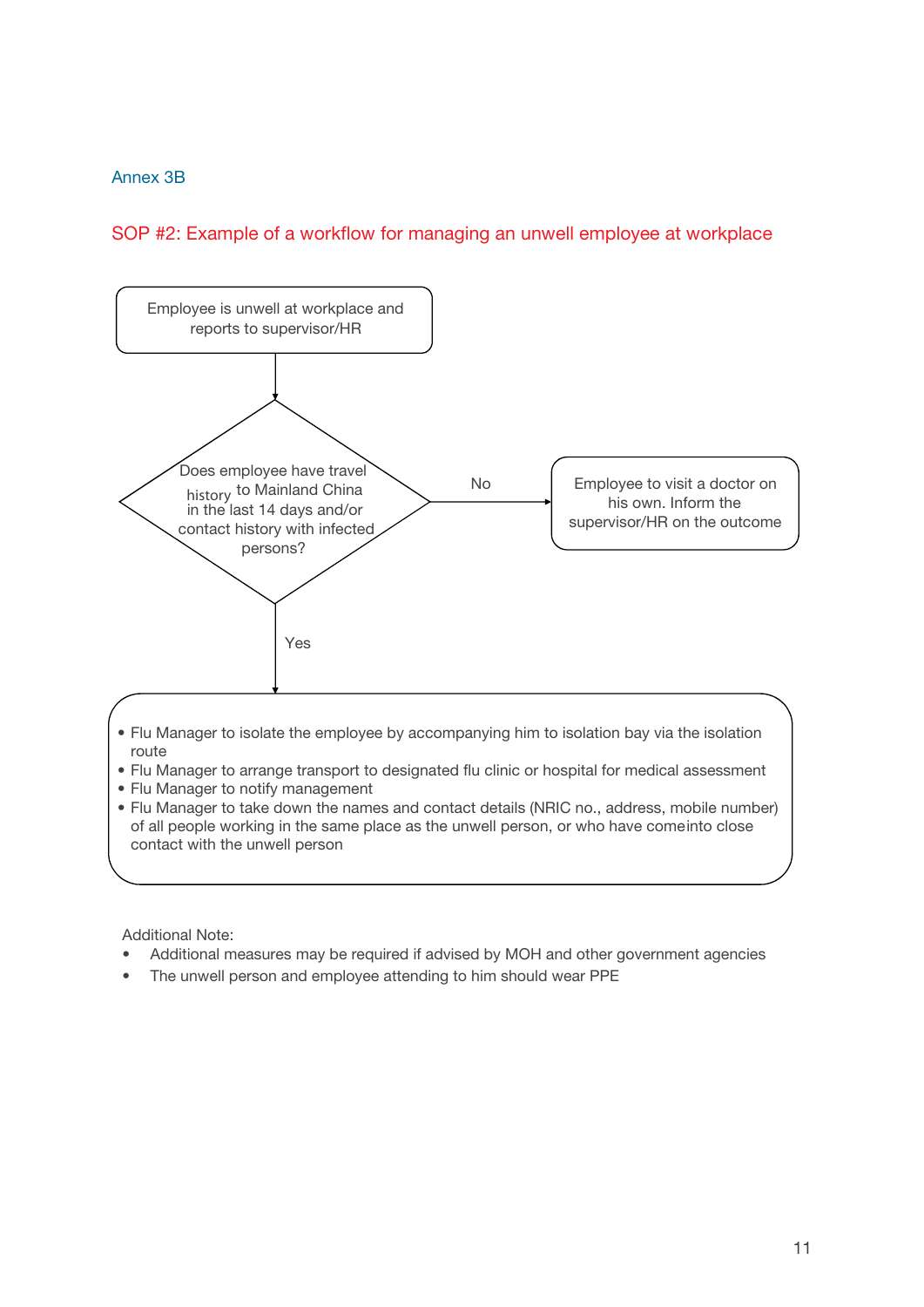## Annex 3C

## SOP #3: Example of a workflow for managing employee unwell outside workplace

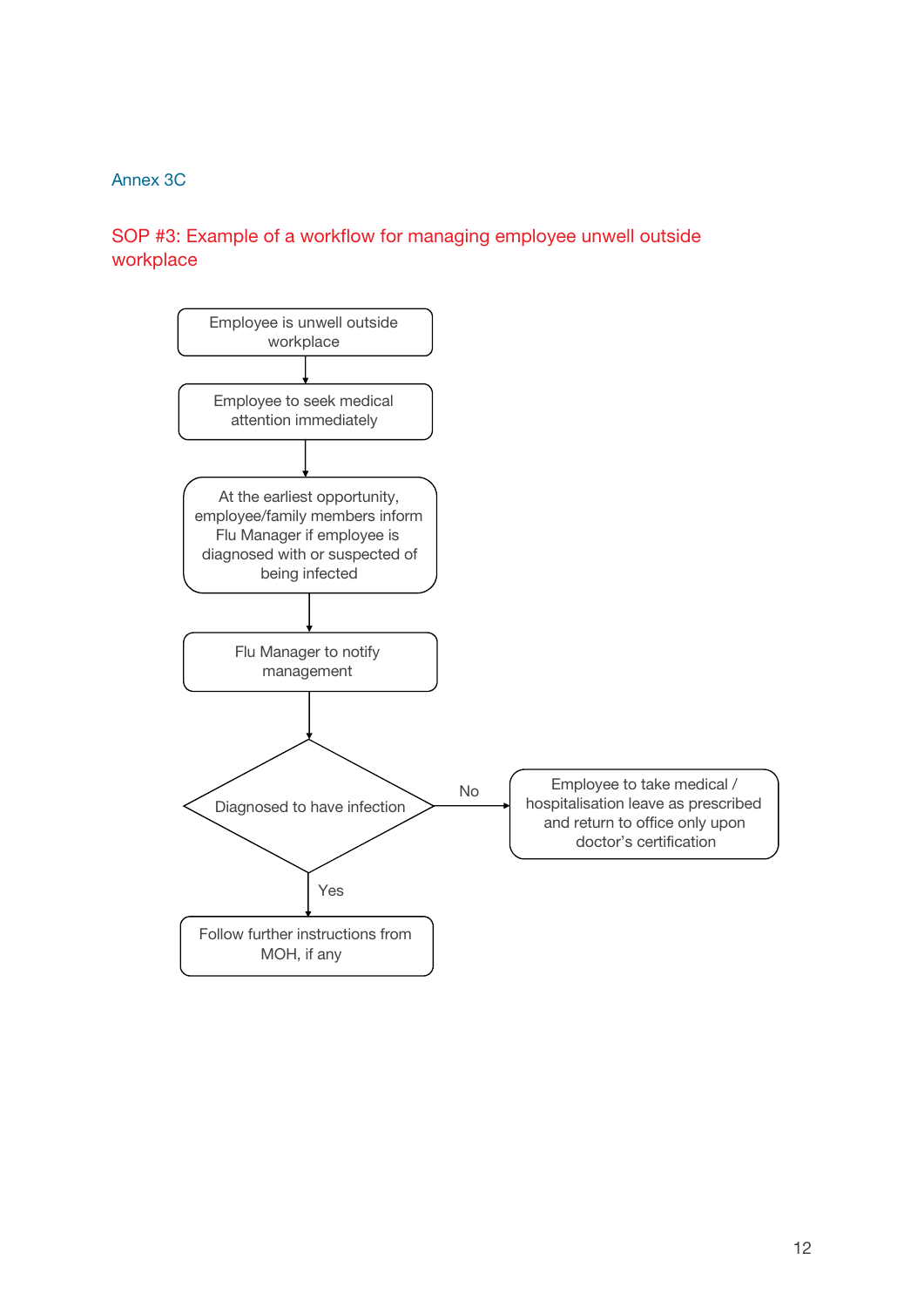### Annex 3D

### SOP #4: Example of a workflow for contact tracing



3 As a precaution, staff may be advised to work from home or remotely

more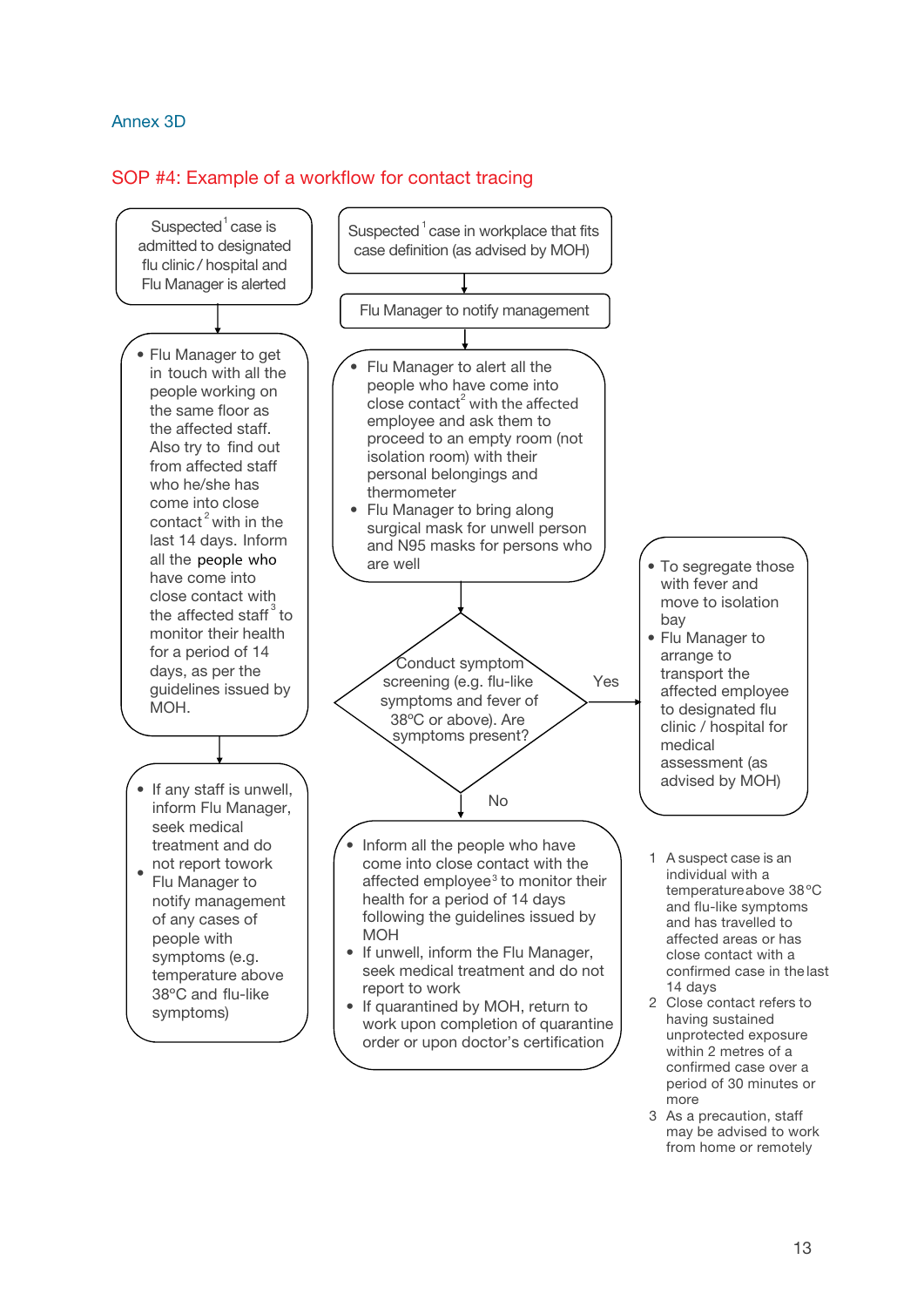### Annex 3E

## Example of Health Screening Form for Visitors

Dear Sir / Madam

To prevent the spread of novel coronavirus (nCoV) in our community and reduce the risk of exposure to our staff and visitors, we are conducting a simple screening questionnaire. Your participation is important to help us take precautionary measures to protect you and everyone in this building. Thank you for your time.

|                                              | Visitor's name:                                                                                    | Personal contact number (Mobile number/Home): |  |  |  |  |  |
|----------------------------------------------|----------------------------------------------------------------------------------------------------|-----------------------------------------------|--|--|--|--|--|
|                                              | NRIC / Passport no.:                                                                               | Nationality (for foreigner only):             |  |  |  |  |  |
| Meeting venue / level / department to visit: |                                                                                                    |                                               |  |  |  |  |  |
|                                              | Temperature reading of visitor:                                                                    | Recorded by staff (name):                     |  |  |  |  |  |
|                                              |                                                                                                    |                                               |  |  |  |  |  |
|                                              | Self-declaration by visitor                                                                        |                                               |  |  |  |  |  |
| 1                                            | If you have the following symptom(s), please tick the relevant box(es)                             |                                               |  |  |  |  |  |
|                                              | Fever<br>Dry cough                                                                                 | Body aches<br>Headaches                       |  |  |  |  |  |
|                                              | Sore throat<br>Runny nose                                                                          | Tiredness<br>Shortness of breath              |  |  |  |  |  |
|                                              | Others                                                                                             |                                               |  |  |  |  |  |
|                                              |                                                                                                    |                                               |  |  |  |  |  |
| $\overline{2}$                               | Have you been in contact with a confirmed novel coronavirus (nCoV) patient in the past 14<br>days? |                                               |  |  |  |  |  |
|                                              | <b>No</b><br>Yes                                                                                   |                                               |  |  |  |  |  |

3 Have you been to mainland China or affected countries in the past 14 days?

Yes No

If yes, please indicate the affected country(s)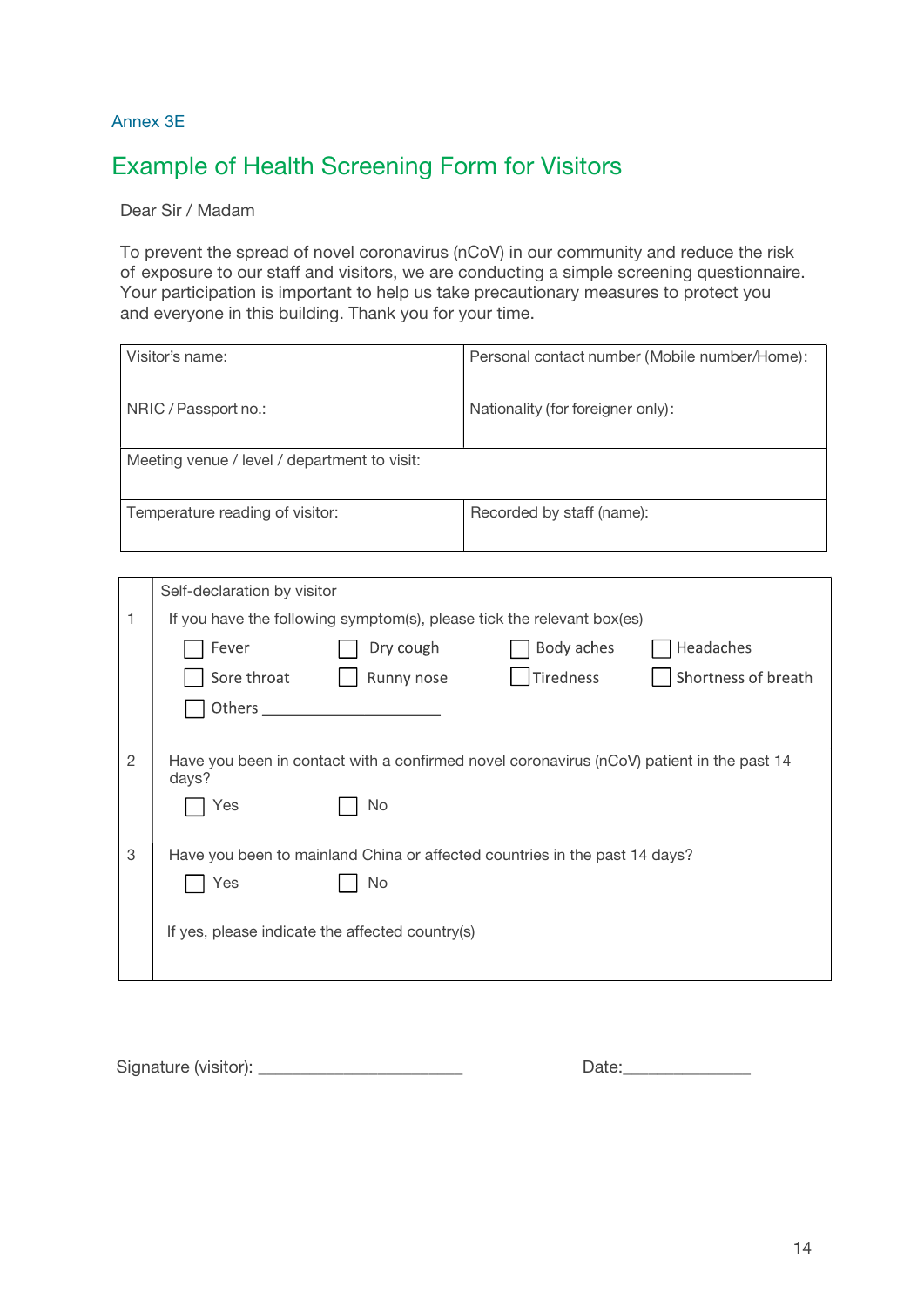## Annex 3F

# Example of Notification Form for Employees

## Suspected infection case at work

## Details of affected employee

| Name:                                | Department/worksite:                 | Location of isolation: |  |  |  |  |  |
|--------------------------------------|--------------------------------------|------------------------|--|--|--|--|--|
| Job title:                           | Nationality:<br>(For foreigner only) | NRIC / Passport no:    |  |  |  |  |  |
| Address:                             |                                      |                        |  |  |  |  |  |
| Contact number:                      |                                      |                        |  |  |  |  |  |
| (W)                                  | (H)                                  | (M)                    |  |  |  |  |  |
| Symptoms:                            |                                      |                        |  |  |  |  |  |
| Fever                                | Body aches                           | Shortness of breath    |  |  |  |  |  |
| Sore throat                          | <b>Tiredness</b>                     |                        |  |  |  |  |  |
| Dry cough                            | Headache                             |                        |  |  |  |  |  |
| Runny nose                           | Others                               |                        |  |  |  |  |  |
| Date & time of fever onset:          |                                      |                        |  |  |  |  |  |
| Date & time of isolation:            |                                      |                        |  |  |  |  |  |
| Travel history over the last 14 days |                                      |                        |  |  |  |  |  |
| Countries visited:                   |                                      |                        |  |  |  |  |  |
| Flights taken:                       |                                      |                        |  |  |  |  |  |

#### Details of recording employee

| Name:                     |     |     |  |  |  |  |
|---------------------------|-----|-----|--|--|--|--|
| Job title:                |     |     |  |  |  |  |
| Address:                  |     |     |  |  |  |  |
| Contact no:               |     |     |  |  |  |  |
| (W)                       | (H) | (M) |  |  |  |  |
| Date & time of recording: |     |     |  |  |  |  |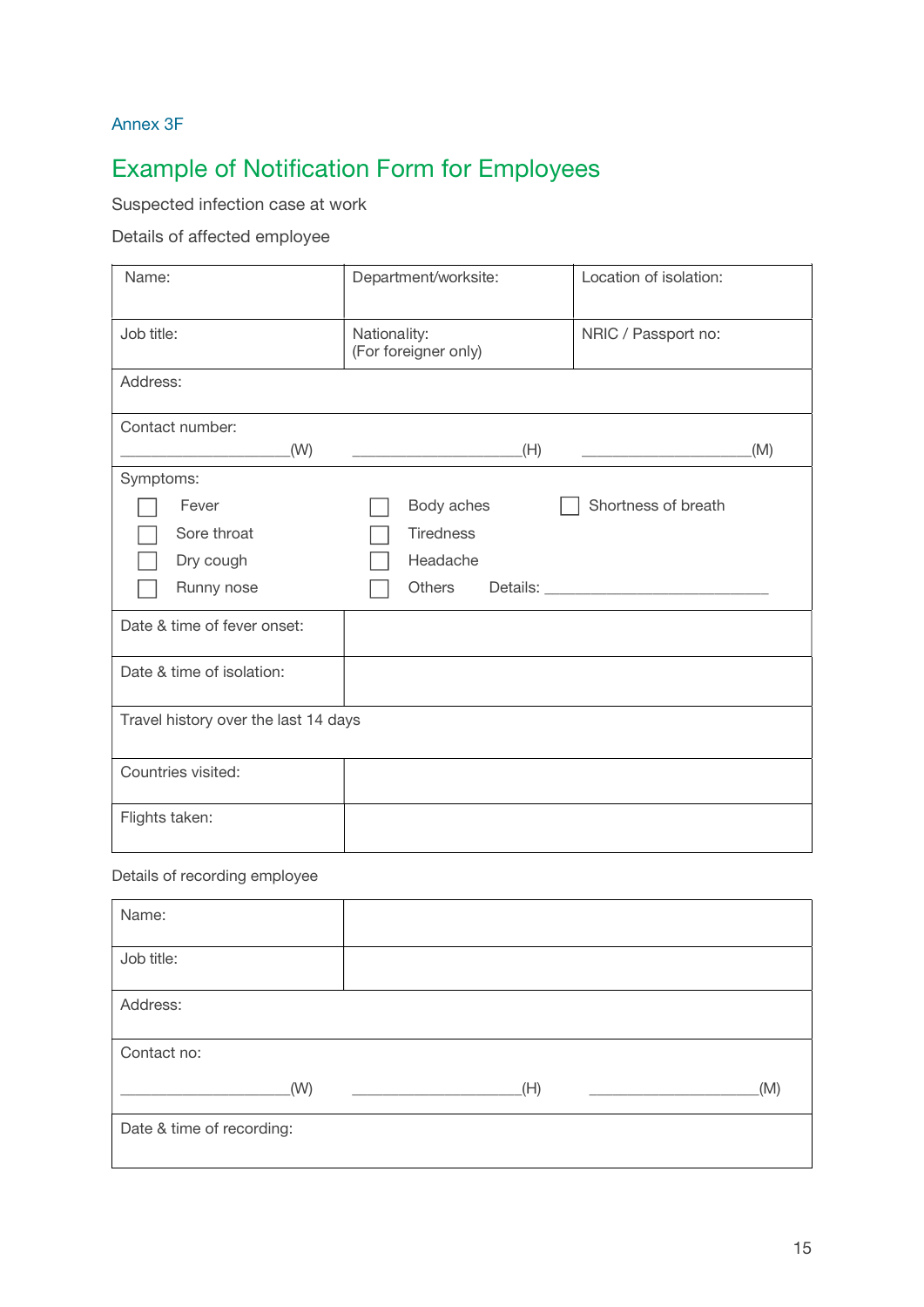## Annex 3G

## Temperature Monitoring Log

Name:

Department:

| Date | Temperature (°C) |                     |                   |                     |
|------|------------------|---------------------|-------------------|---------------------|
|      | Morning reading  | Initial by employee | Afternoon reading | Initial by employee |
|      |                  |                     |                   |                     |
|      |                  |                     |                   |                     |
|      |                  |                     |                   |                     |
|      |                  |                     |                   |                     |
|      |                  |                     |                   |                     |
|      |                  |                     |                   |                     |
|      |                  |                     |                   |                     |
|      |                  |                     |                   |                     |
|      |                  |                     |                   |                     |
|      |                  |                     |                   |                     |
|      |                  |                     |                   |                     |
|      |                  |                     |                   |                     |
|      |                  |                     |                   |                     |
|      |                  |                     |                   |                     |
|      |                  |                     |                   |                     |
|      |                  |                     |                   |                     |
|      |                  |                     |                   |                     |
|      |                  |                     |                   |                     |
|      |                  |                     |                   |                     |
|      |                  |                     |                   |                     |
|      |                  |                     |                   |                     |

Please keep a record of your temperature reading twice daily

- 37.5ºC and above, but below 38ºC, please seek immediate medical attention
- 38ºC and above, please alert Flu Manager immediately
- Please keep temperature log for the Flu Manager's audit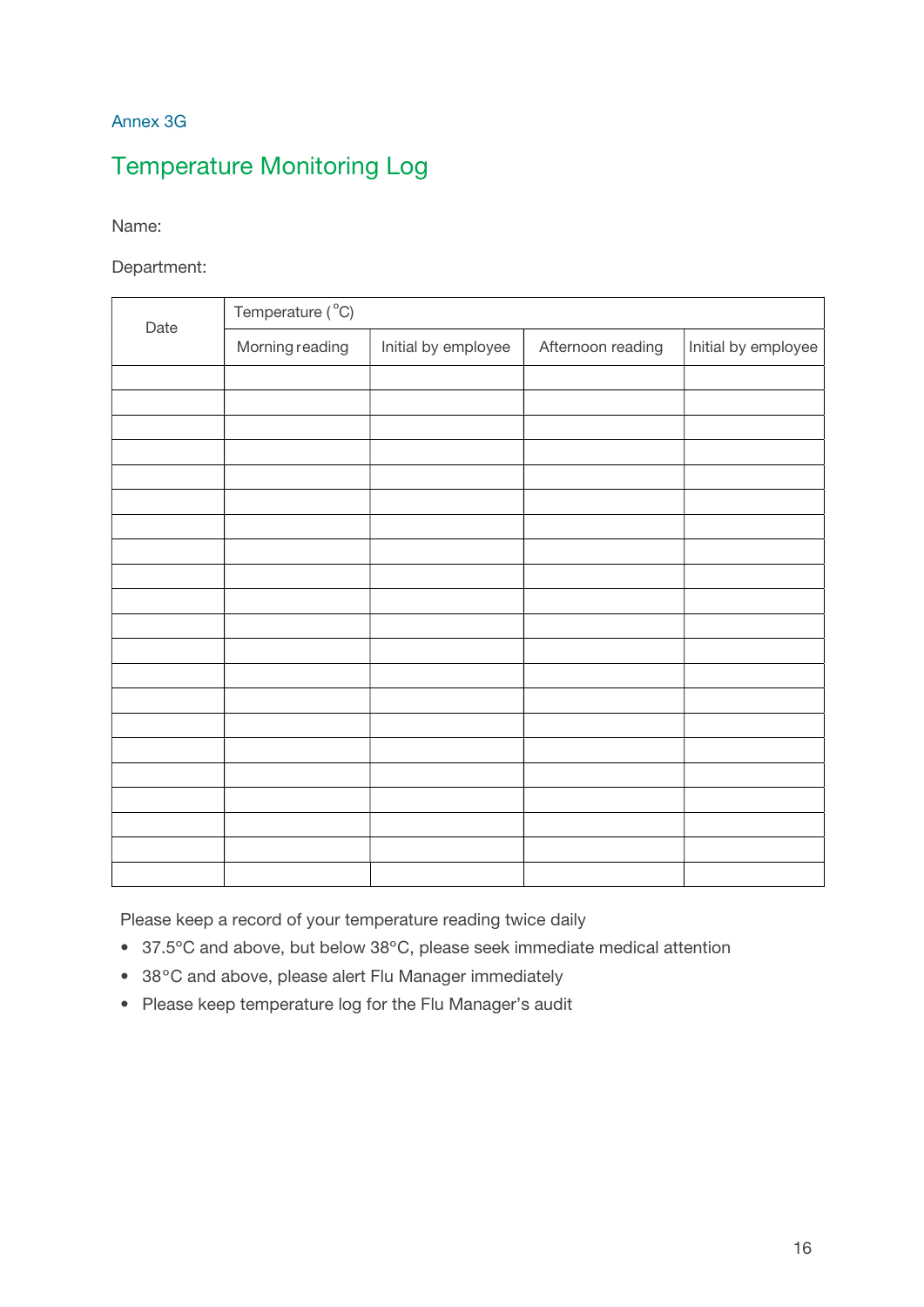### Annex 4

## Tips on Temperature Taking

## When to take your temperature:

1. Wait for 30 minutes before temperature taking if you have just exercised, eaten, drank, showered or been outdoors

### How to take your temperature:

2. There are different ways of temperature taking for the different types of thermometers available

### Glass thermometer

- 3. Wash the thermometer bulb with soap and water before use
- 4. Shake the thermometer a few times to bring the level of the mercury below 35ºC
- 5. Temperatures can be taken from the armpit or mouth

### Armpit reading

6. Place the thermometer bulb under your armpit. Fold your arm across your chest to hold the thermometer in place. Remove the thermometer and read the temperature after 5 minutes

## Oral reading

- 7. Place the thermometer bulb under your tongue. Close your mouth and do not talk or bite the thermometer. Remove the thermometer and read the temperature after 3 minutes
- 8. Wash the bulb of the thermometer with soap and water after use

### Digital thermometer

- 9. Wash the area of the thermometer bulb with soap and water before use
- 10. Switch on the thermometer and wait until it is ready to register a reading
- 11. Temperatures can be taken from the armpit or mouth

### Armpit reading

12. Place the thermometer bulb under your armpit. Fold your arm across your chest to hold the thermometer in place. The thermometer will beep to signal that the temperature display is ready for reading. Remove the thermometer and read the temperature

### Oral reading

13. Place the thermometer bulb under your tongue. Close your mouth and do not talk or bite the thermometer. The thermometer will beep to signal that the temperature display is ready for reading. Remove the thermometer and read the temperature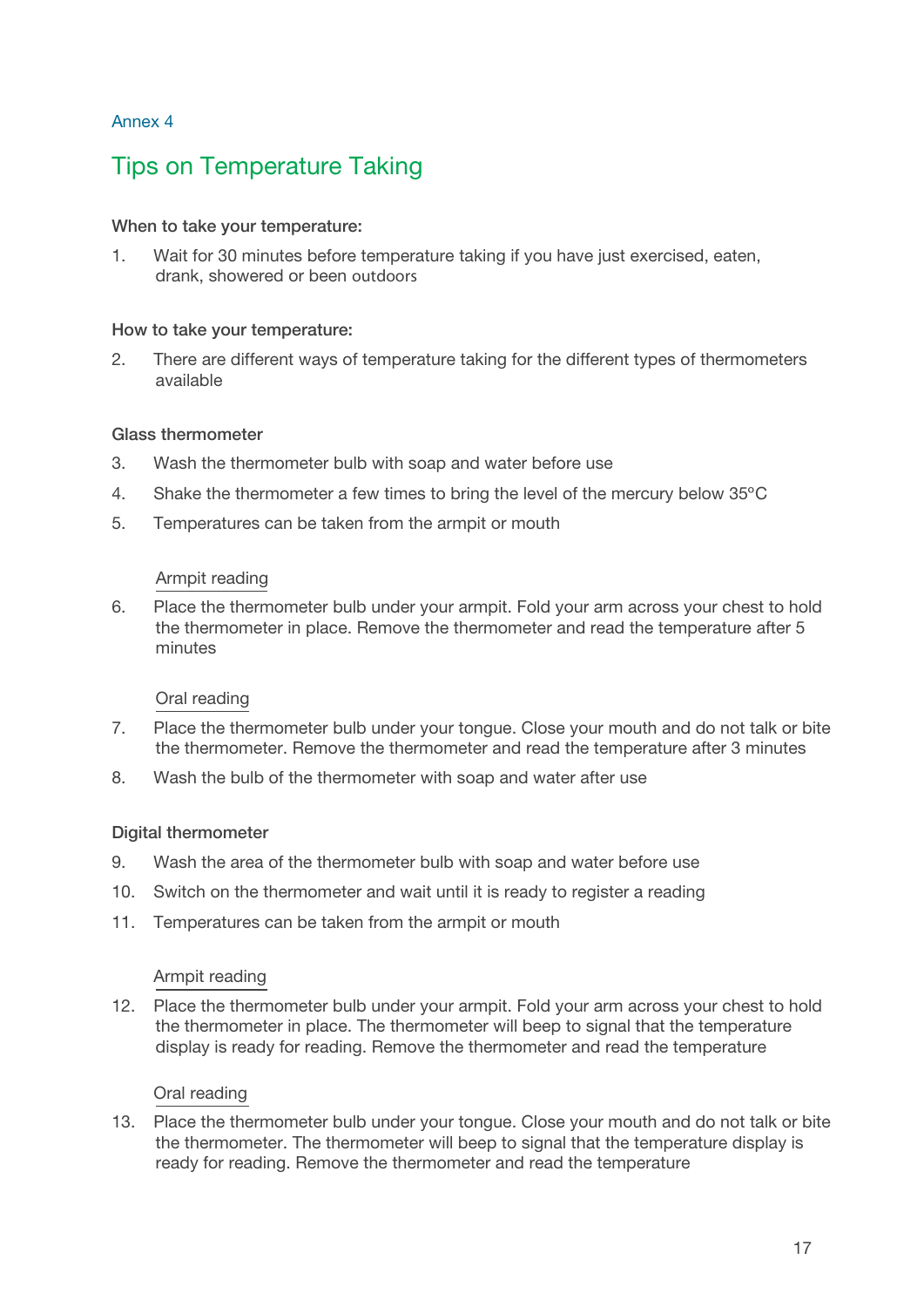14. Wash the thermometer bulb with soap and water after use

#### Ear (tympanic) thermometer

- 15. Place a new disposable cap over the probe
- 16. Switch on the thermometer
- 17. Pull the ear backwards and upwards to straighten the ear canal when the thermometer is ready to register a reading
- 18. Insert the thermometer's probe into the ear canal
- 19. Press the activation button and hold until a reading appears (some models may beep when it is ready for a reading)
- 20. Remove the thermometer and read the temperature
- 21. Discard cap after use (use a new cap for every temperature taking)

#### Remember:

- It is important to read the manufacturer's instructions on the proper use of the thermometer
- When washing glass or digital thermometers, wash only the area in contact with the mouth/skin as the thermometer may not be waterproof
- Do not talk when taking an oral temperature or move about when taking an armpit temperature

### Did you know...

- Temperatures taken at different parts of the body present different readings those taken from the armpit are lower than readings from the mouth and ear
- For adults: if the armpit temperature is over 37.0ºC, the oral temperature is over 37.3ºC, or the ear temperature is over 37.7ºC, you have a fever
- Children (below 12 years) have a fever if the armpit temperature is over 37.2ºC, the oral temperature is over 37.5ºC or the ear temperature is over 37.9ºC
- The normal temperature for healthy adults and children ranges from 36.2ºC to 37.2ºC and the average normal temperature is taken as 37.0ºC
- Children tend to have higher body temperatures due to higher metabolic rates
- Women who are ovulating may have temperatures that are 0.5 °C higher due to hormonal changes in their bodies
- Adults over 65 years of age may have temperatures that are 0.3ºC lower because of lower metabolic rates
- The times of the month and day also affect your temperature. The body is at its lowest temperature at 3am when it is at rest, and at its highest at 6pm after a busy day. To ensure accurate readings, it is advisable to take your temperature at the same time every day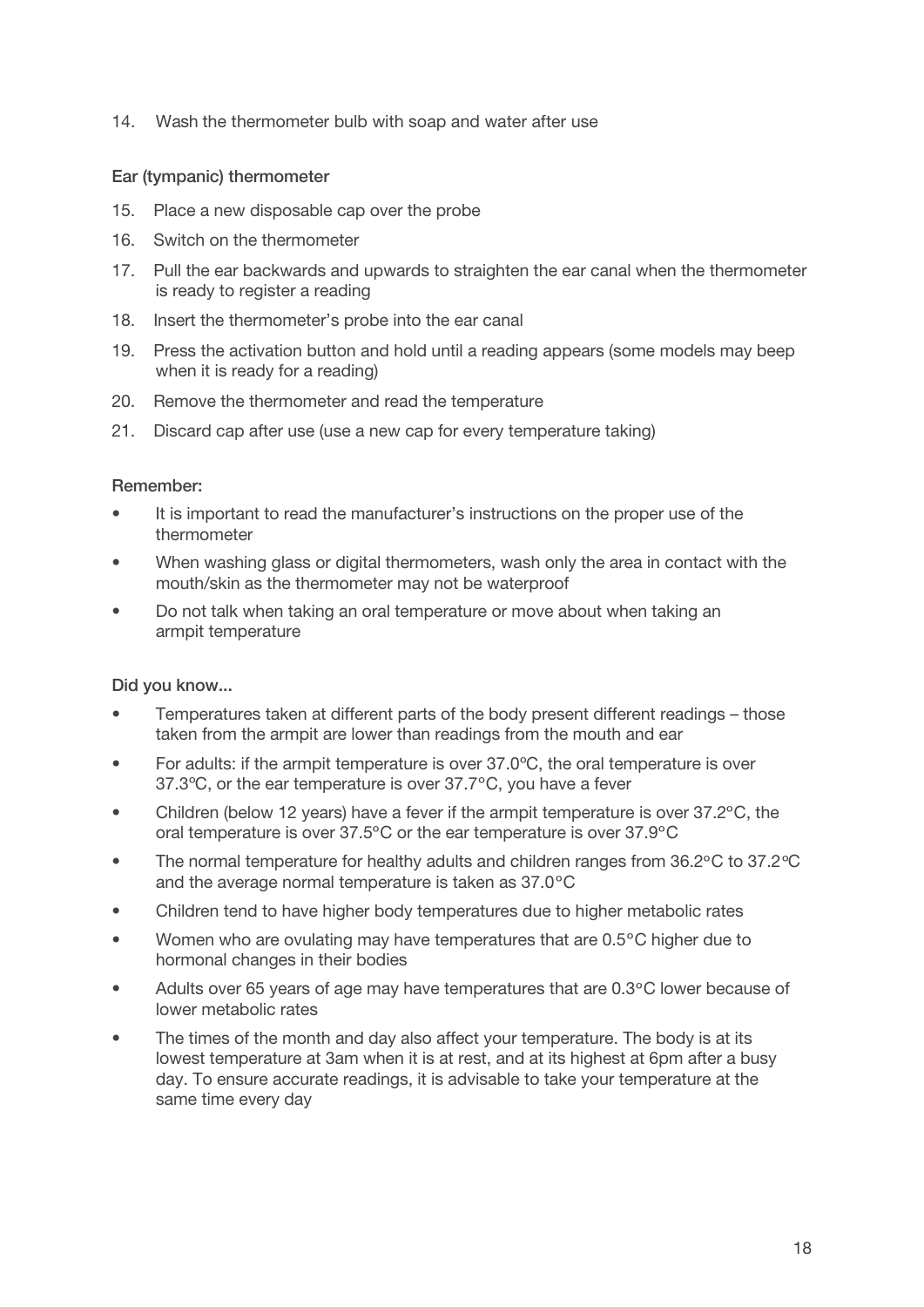Annex 5

## Information on Health Advisories

Information on public advisories (local)

Ministry of Health www.moh.gov.my